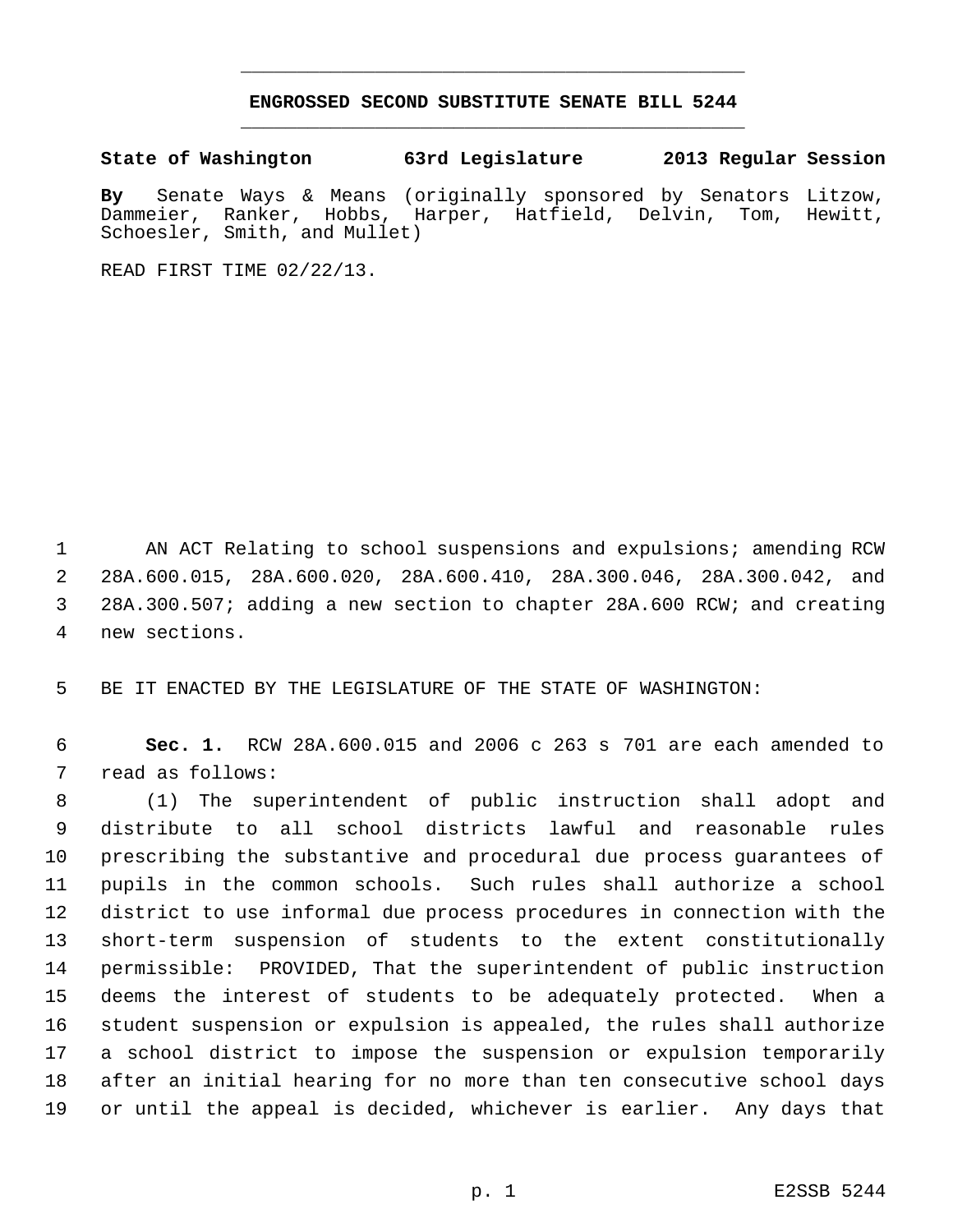the student is temporarily suspended or expelled before the appeal is decided shall be applied to the term of the student suspension or expulsion and shall not limit or extend the term of the student 4 suspension or expulsion. An expulsion or suspension of a student may not be for an indefinite period of time.

 (2) Short-term suspension procedures may be used for suspensions of students up to and including, ten consecutive school days.

 (3) Emergency expulsions must end or be converted to another form 9 of corrective action within ten school days from the date of the 10 emergency removal from school. Notice and due process rights must be 11 provided when an emergency expulsion is converted to another form of corrective action.

 **Sec. 2.** RCW 28A.600.020 and 2006 c 263 s 706 are each amended to read as follows:

 (1) The rules adopted pursuant to RCW 28A.600.010 shall be interpreted to ensure that the optimum learning atmosphere of the classroom is maintained, and that the highest consideration is given to the judgment of qualified certificated educators regarding conditions necessary to maintain the optimum learning atmosphere.

 (2) Any student who creates a disruption of the educational process in violation of the building disciplinary standards while under a teacher's immediate supervision may be excluded by the teacher from his or her individual classroom and instructional or activity area for all or any portion of the balance of the school day, or up to the following two days, or until the principal or designee and teacher have conferred, whichever occurs first. Except in emergency circumstances, the teacher first must attempt one or more alternative forms of corrective action. In no event without the consent of the teacher may an excluded student return to the class during the balance of that class or activity period or up to the following two days, or until the principal or his or her designee and the teacher have conferred.

 (3) In order to preserve a beneficial learning environment for all students and to maintain good order and discipline in each classroom, every school district board of directors shall provide that written procedures are developed for administering discipline at each school within the district. Such procedures shall be developed with the participation of parents and the community, and shall provide that the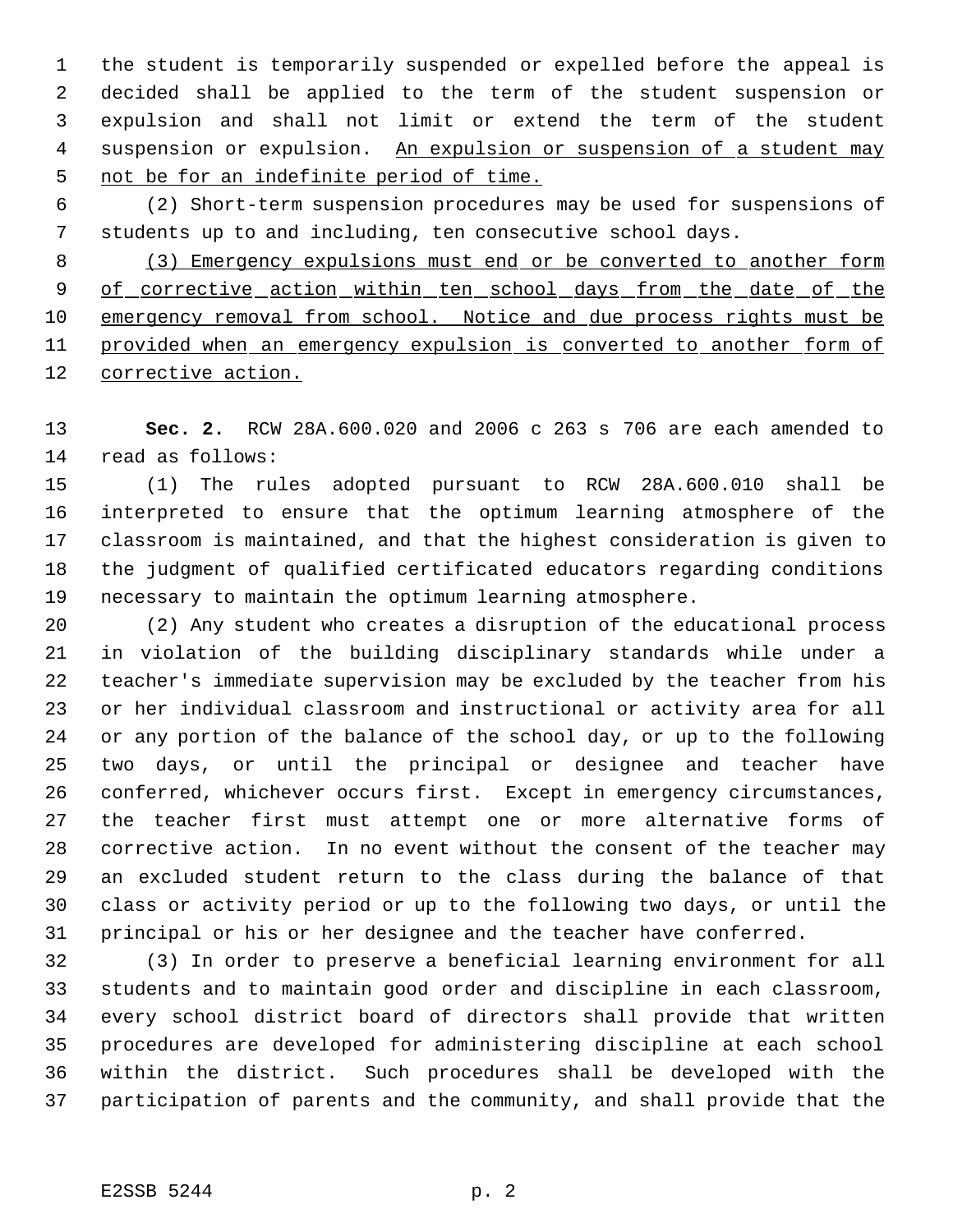teacher, principal or designee, and other authorities designated by the board of directors, make every reasonable attempt to involve the parent or guardian and the student in the resolution of student discipline problems. Such procedures shall provide that students may be excluded from their individual classes or activities for periods of time in excess of that provided in subsection (2) of this section if such students have repeatedly disrupted the learning of other students. The procedures must be consistent with the rules of the superintendent of public instruction and must provide for early involvement of parents in attempts to improve the student's behavior.

 (4) The procedures shall assure, pursuant to RCW 28A.400.110, that all staff work cooperatively toward consistent enforcement of proper student behavior throughout each school as well as within each classroom.

 (5)(a) A principal shall consider imposing long-term suspension or expulsion as a sanction when deciding the appropriate disciplinary action for a student who, after July 27, 1997:

18 ( $(\overline{a})$ ) (i) Engages in two or more violations within a three-year period of RCW 9A.46.120, 28A.320.135, 28A.600.455, 28A.600.460, 28A.635.020, 28A.600.020, 28A.635.060, 9.41.280, or 28A.320.140; or

 $((\{b\})$  (ii) Engages in one or more of the offenses listed in RCW 13.04.155.

23 (b) The principal shall communicate the disciplinary action taken by the principal to the school personnel who referred the student to the principal for disciplinary action.

 (6) Any corrective action involving a suspension or expulsion from 27 school for more than ten days must have an end date of not more than one calendar year from the time of corrective action. Districts shall make reasonable efforts to assist students and parents in returning to an educational setting prior to and no later than the end date of the corrective action. Where warranted based on public health or safety, 32 a school district may petition the superintendent of public 33 instruction, pursuant to policies and procedures adopted by the superintendent of public instruction, for authorization to exceed the one calendar year limitation provided in this subsection.

 (7) Nothing in this section prevents a public school district, educational service district, the Washington state center for childhood deafness and hearing loss, or the state school for the blind if it has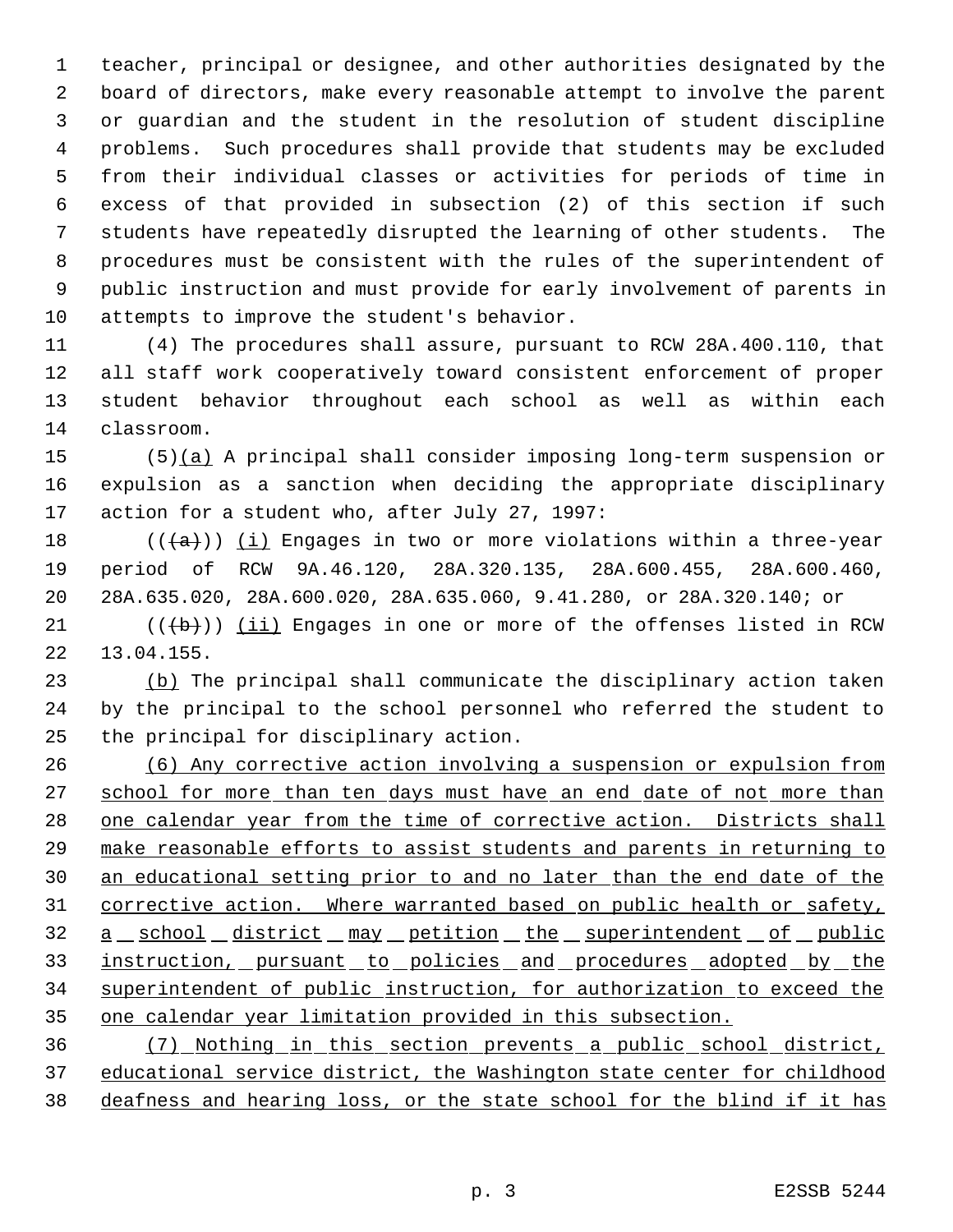1 suspended or expelled a student from the student's regular school 2 setting from providing educational services to the student in an alternative setting or modifying the suspension or expulsion on a case-

by-case basis.

 **Sec. 3.** RCW 28A.600.410 and 1992 c 155 s 1 are each amended to read as follows:

 The state of Washington excludes tens of thousands of students from 8 school each year due to out-of-school suspensions and expulsions. Out-9 of-school suspensions and expulsions contribute to poor academic 10 achievement, lower graduation rates, and higher dropout rates. It is 11 the intent of the legislature to minimize the use of out-of-school 12 suspension and expulsion and its impact on student achievement by reducing the number of days that students are excluded from school due 14 to disciplinary action. Student behavior should not result in the permanent loss of educational opportunity in the public school system.

 School districts are encouraged to find alternatives to suspension including reducing the length of a student's suspension conditioned by the commencement of counseling or other treatment services. Consistent with current law, the conditioning of a student's suspension does not obligate the school district to pay for the counseling or other treatment services except for those stipulated and agreed to by the district at the inception of the suspension.

 **Sec. 4.** RCW 28A.300.046 and 2011 c 288 s 10 are each amended to read as follows:

 (1)(a) The superintendent of public instruction shall adopt rules establishing a standard definition of student absence from school. In adopting the definition, the superintendent shall review current practices in Washington school districts, definitions used in other states, and any national standards or definitions used by the national center for education statistics or other national groups. The superintendent shall also consult with the building bridges work group established under RCW 28A.175.075.

 (b) Using the definition of student absence adopted under this section, the superintendent shall establish an indicator for measuring student attendance in high schools for purposes of the PASS program under RCW 28A.175.130.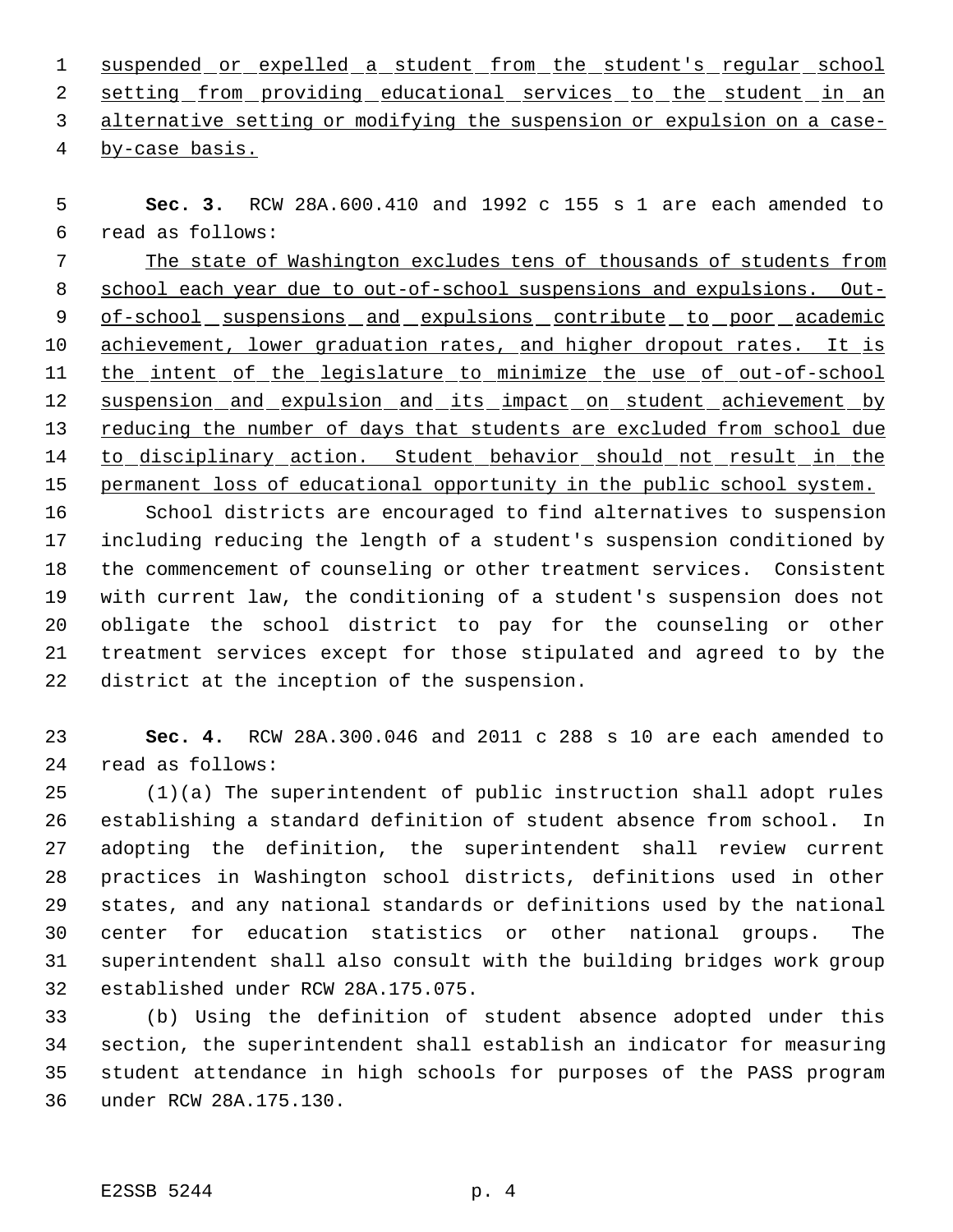(2)(a) The K-12 data governance group under RCW 28A.300.507 shall establish the parameters and an implementation schedule for statewide collection through the comprehensive education and data research system of: (i) Student attendance data using the definitions of student absence adopted under this section; and (ii) student discipline data with a focus on suspensions and expulsions from school.

7 (b) ((At - a - minimum,)) Student suspension and expulsion data 8 collected for the purposes of this subsection (2) must be:

9 (i) Made publicly available and easily accessible on the superintendent of public instruction's web site; and

11 (ii) Disaggregated and crosstabulated as established under RCW 28A.300.042.

13 (c) School districts must collect and submit student attendance data and student discipline data for high school students through the comprehensive education and data research system for purposes of the PASS program under RCW 28A.175.130 beginning in the 2012-13 school year.

 **Sec. 5.** RCW 28A.300.042 and 2009 c 468 s 4 are each amended to read as follows:

 (1) All student data-related reports required of the superintendent of public instruction in this title must be disaggregated by at least the following subgroups of students: White, Black, Hispanic, American Indian/Alaskan Native, Asian, Pacific Islander/Hawaiian Native, low income, transitional bilingual, migrant, special education, and students covered by section 504 of the federal rehabilitation act of 1973, as amended (29 U.S.C. Sec. 794).

 (2) All student data-related reports required of the superintendent of public instruction regarding student suspensions and expulsions as required in RCW 28A.300.046 are subject to disaggregation by subgroups

- including:
- (a) Gender;
- (b) Foster care;
- (c) Homeless;
- (d) School district;
- (e) School;
- (f) Grade level;
- (g) Behavior infraction code, including: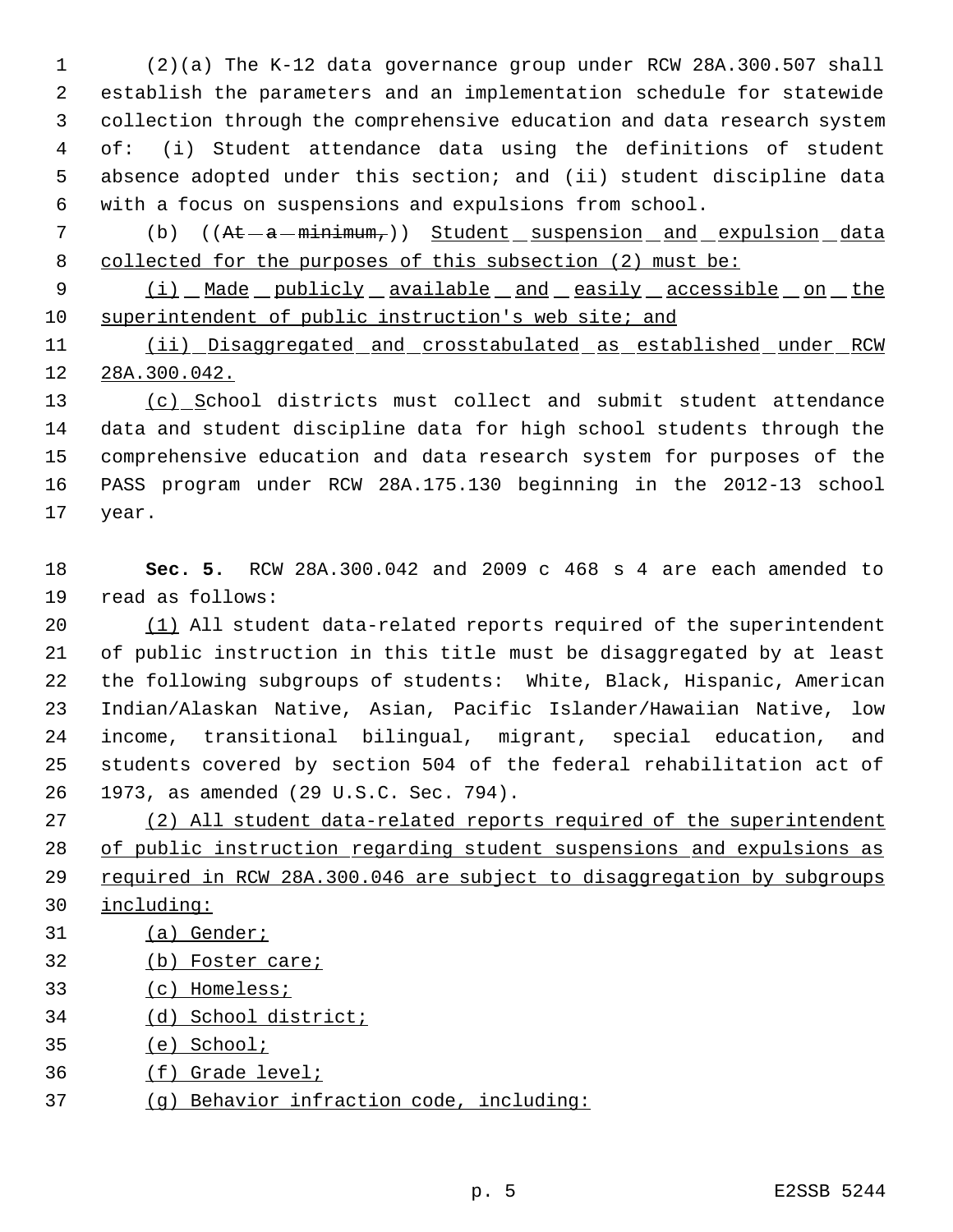| $\mathbf 1$ | (i) Bullying;                                                          |
|-------------|------------------------------------------------------------------------|
| 2           | $(ii)$ Tobacco;                                                        |
| 3           | (iii) Alcohol;                                                         |
| 4           | (iv) Illicit drug;                                                     |
| 5           | (v) Fighting without major injury;                                     |
| 6           | (vi) Violence without major injury;                                    |
| 7           | (vii) Violence with major injury;                                      |
| 8           | (viii) Possession of a weapon; and                                     |
| 9           | (ix) Other behavior resulting from a short-term or long-term           |
| 10          | suspension, expulsion, or interim alternative education setting        |
| 11          | intervention;                                                          |
| 12          | (h) Intervention applied, including:                                   |
| 13          | (i) Short-term suspension;                                             |
| 14          | (ii) Long-term suspension;                                             |
| 15          | (iii) Emergency expulsion;                                             |
| 16          | (iv) Expulsion;                                                        |
| 17          | (v) Interim alternative education settings;                            |
| 18          | (vi) No intervention applied; and                                      |
| 19          | (vii) Other intervention applied that is not described in this         |
| 20          | subsection $(2)(h)$ ;                                                  |
| 21          | (i) Number of days a student is suspended or expelled, to be           |
| 22          | counted in half or full days; and                                      |
| 23          | (j) Any other categories added at a future date by the data            |
| 24          | governance group.                                                      |
| 25          | (3) All student data-related reports required of the superintendent    |
| 26          | of public instruction regarding student suspensions and expulsions as  |
| 27          | required in RCW 28A.300.046 are subject to cross-tabulation at a       |
| 28          | minimum by the following:                                              |
| 29          | (a) School and district;                                               |
| 30          | (b) Race, low income, special education, transitional bilingual,       |
| 31          | migrant, foster care, homeless, students covered by section 504 of the |
| 32          | federal rehabilitation act of 1973, as amended (29 U.S.C. Sec. 794),   |
| 33          | and categories to be added in the future;                              |
| 34          | (c) Behavior infraction code; and                                      |
| 35          | (d) Intervention applied.                                              |
|             |                                                                        |

36 **Sec. 6.** RCW 28A.300.507 and 2009 c 548 s 203 are each amended to 37 read as follows: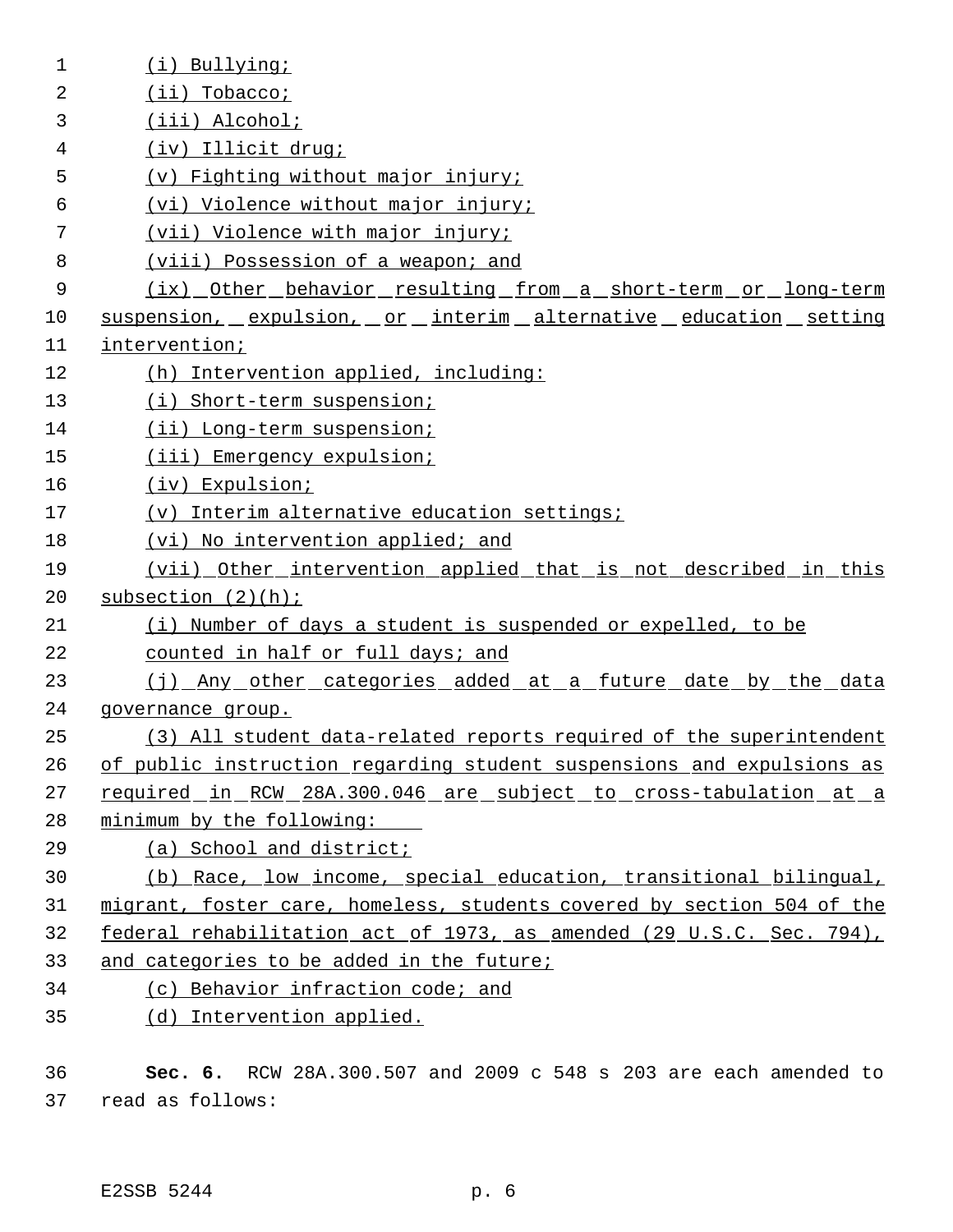(1) A K-12 data governance group shall be established within the office of the superintendent of public instruction to assist in the design and implementation of a K-12 education data improvement system for financial, student, and educator data. It is the intent that the data system reporting specifically serve requirements for teachers, parents, superintendents, school boards, the office of the superintendent of public instruction, the legislature, and the public.

 (2) The K-12 data governance group shall include representatives of the education data center, the office of the superintendent of public instruction, the legislative evaluation and accountability program committee, the professional educator standards board, the state board of education, and school district staff, including information technology staff. Additional entities with expertise in education data may be included in the K-12 data governance group.

(3) The K-12 data governance group shall:

 (a) Identify the critical research and policy questions that need to be addressed by the K-12 education data improvement system;

 (b) Identify reports and other information that should be made available on the internet in addition to the reports identified in subsection (5) of this section;

 (c) Create a comprehensive needs requirement document detailing the specific information and technical capacity needed by school districts and the state to meet the legislature's expectations for a comprehensive K-12 education data improvement system as described under RCW 28A.655.210;

 (d) Conduct a gap analysis of current and planned information compared to the needs requirement document, including an analysis of the strengths and limitations of an education data system and programs currently used by school districts and the state, and specifically the gap analysis must look at the extent to which the existing data can be transformed into canonical form and where existing software can be used to meet the needs requirement document;

 (e) Focus on financial and cost data necessary to support the new K-12 financial models and funding formulas, including any necessary changes to school district budgeting and accounting, and on assuring the capacity to link data across financial, student, and educator systems; and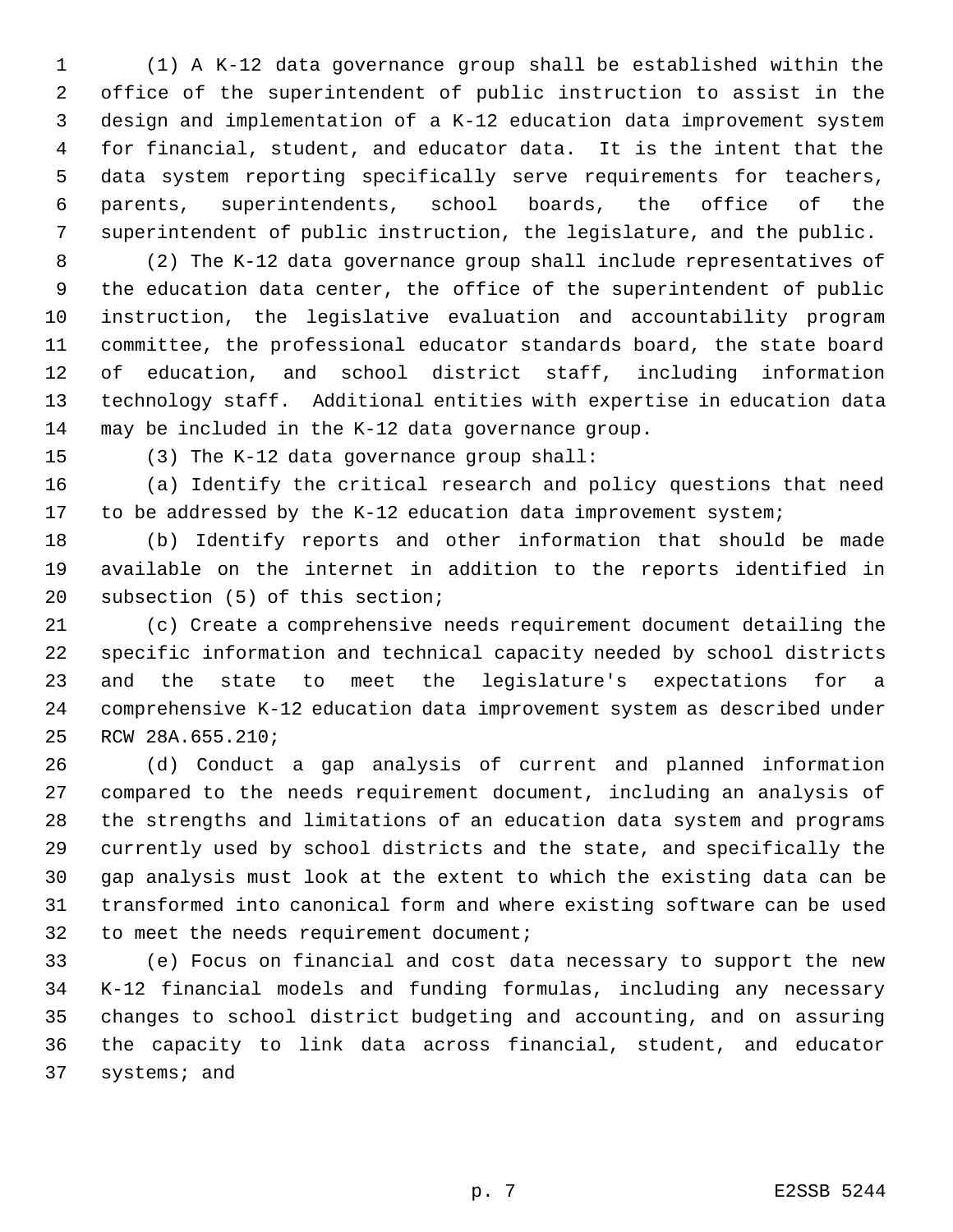(f) Define the operating rules and governance structure for K-12 data collections, ensuring that data systems are flexible and able to adapt to evolving needs for information, within an objective and orderly data governance process for determining when changes are needed and how to implement them. Strong consideration must be made to the current practice and cost of migration to new requirements. The operating rules should delineate the coordination, delegation, and escalation authority for data collection issues, business rules, and performance goals for each K-12 data collection system, including:

 (i) Defining and maintaining standards for privacy and confidentiality;

12 (ii) Setting data collection priorities;

(iii) Defining and updating a standard data dictionary;

(iv) Ensuring data compliance with the data dictionary;

(v) Ensuring data accuracy; and

 (vi) Establishing minimum standards for school, student, financial, and teacher data systems. Data elements may be specified "to the extent feasible" or "to the extent available" to collect more and better data sets from districts with more flexible software. Nothing in RCW 43.41.400, this section, or RCW 28A.655.210 should be construed to require that a data dictionary or reporting should be hobbled to the lowest common set. The work of the K-12 data governance group must specify which data are desirable. Districts that can meet these requirements shall report the desirable data. Funding from the legislature must establish which subset data are absolutely required.

 (4)(a) The K-12 data governance group shall provide updates on its work as requested by the education data center and the legislative evaluation and accountability program committee.

 (b) The work of the K-12 data governance group shall be periodically reviewed and monitored by the educational data center and the legislative evaluation and accountability program committee.

 (5) To the extent data is available, the office of the superintendent of public instruction shall make the following minimum reports available on the internet. The reports must either be run on demand against current data, or, if a static report, must have been run against the most recent data:

 (a) The percentage of data compliance and data accuracy by school district;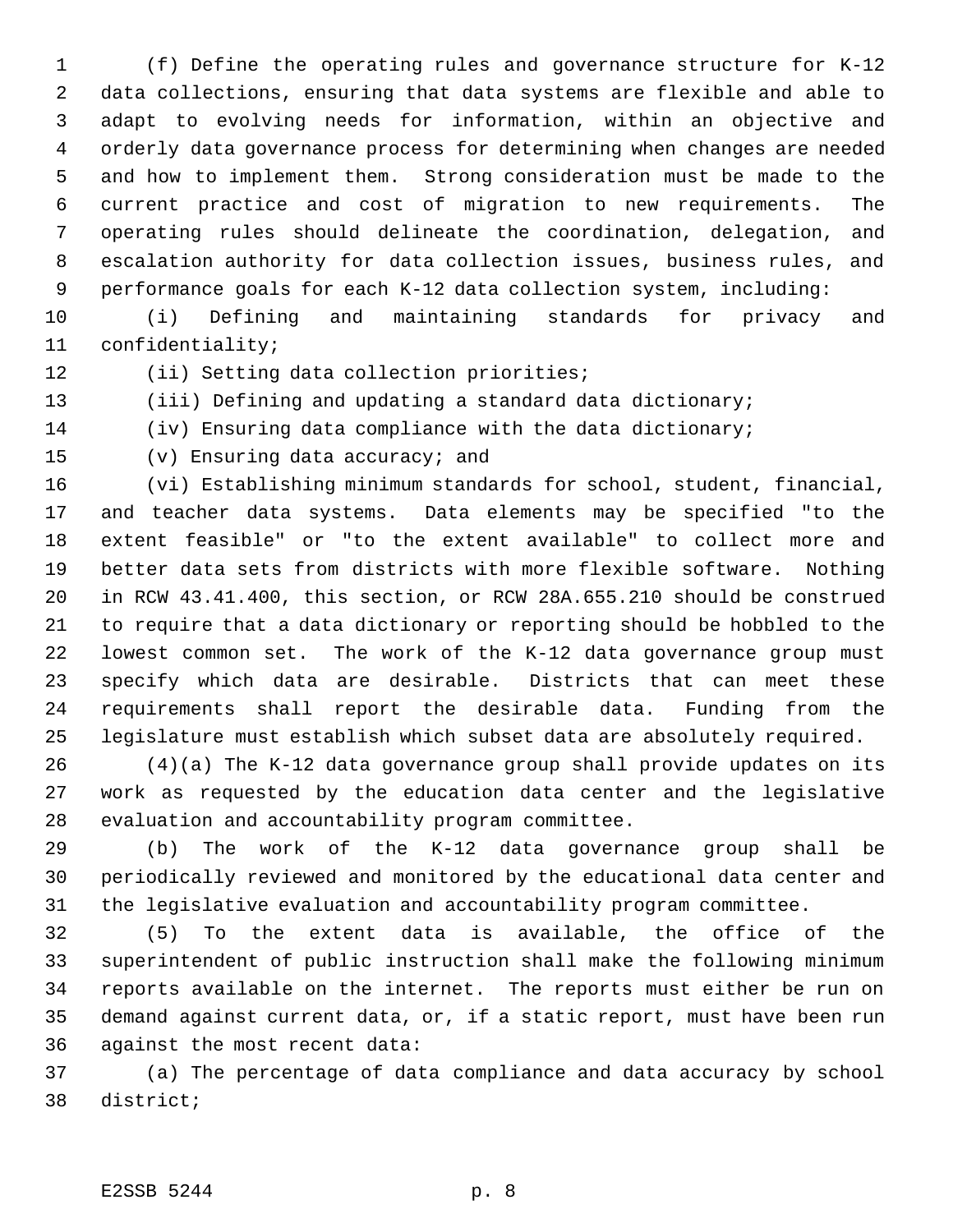(b) The magnitude of spending per student, by student estimated by the following algorithm and reported as the detailed summation of the following components:

 (i) An approximate, prorated fraction of each teacher or human resource element that directly serves the student. Each human resource element must be listed or accessible through online tunneling in the report;

 (ii) An approximate, prorated fraction of classroom or building 9 costs used by the student;

 (iii) An approximate, prorated fraction of transportation costs used by the student; and

 (iv) An approximate, prorated fraction of all other resources within the district. District-wide components should be disaggregated to the extent that it is sensible and economical;

 (c) The cost of K-12 basic education, per student, by student, by school district, estimated by the algorithm in (b) of this subsection, 17 and reported in the same manner as required in (b) of this subsection;

 (d) The cost of K-12 special education services per student, by student receiving those services, by school district, estimated by the algorithm in (b) of this subsection, and reported in the same manner as required in (b) of this subsection;

 (e) Improvement on the statewide assessments computed as both a percentage change and absolute change on a scale score metric by district, by school, and by teacher that can also be filtered by a student's length of full-time enrollment within the school district;

 (f) Number of K-12 students per classroom teacher on a per teacher basis;

 (g) Number of K-12 classroom teachers per student on a per student basis;

 (h) Percentage of a classroom teacher per student on a per student basis; and

 (i) The cost of K-12 education per student by school district sorted by federal, state, and local dollars.

34 (6) ((The - superintendent - of - public - instruction - shall - submit - a preliminary report to the legislature by November 15, 2009, including the analyses by the K-12 data governance group under subsection (3) of this section and preliminary options for addressing identified gaps. A final report, including a proposed phase-in plan and preliminary cost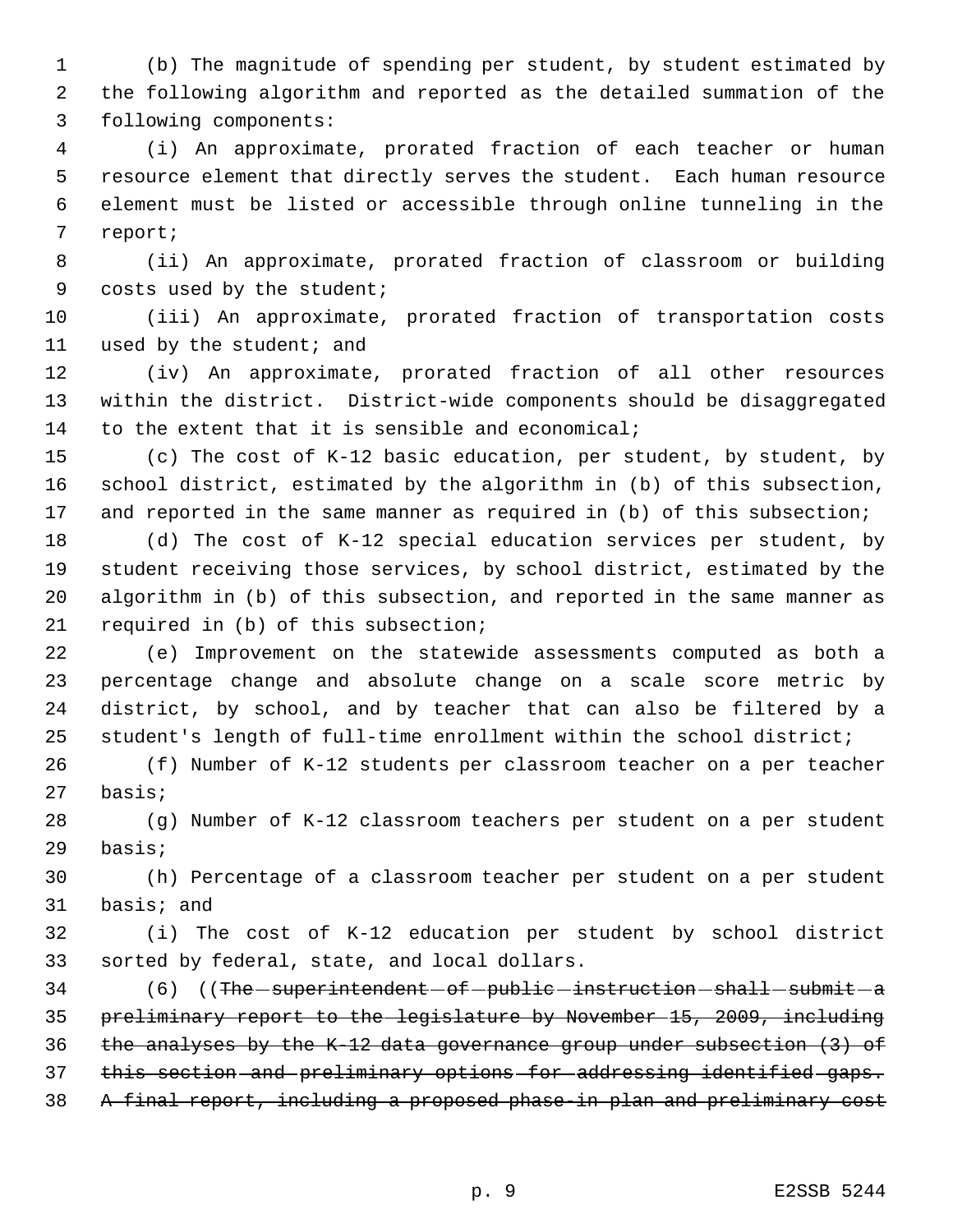estimates for implementation of a comprehensive data improvement system for financial, student, and educator data shall be submitted to the

legislature by September 1, 2010.

 $(4 + (7))$ ) All reports and data referenced in this section and RCW 43.41.400 and 28A.655.210 shall be made available in a manner consistent with the technical requirements of the legislative evaluation and accountability program committee and the education data center so that selected data can be provided to the legislature, governor, school districts, and the public.

 $((\{8\})$  (7) Reports shall contain data to the extent it is available. All reports must include documentation of which data are not available or are estimated. Reports must not be suppressed because of poor data accuracy or completeness. Reports may be accompanied with documentation to inform the reader of why some data are missing or inaccurate or estimated.

 (8) The K-12 data governance group shall examine the data collected 17 under the behavior infraction subgroup in RCW 28A.300.042(2)(g)(ix) and create at least four additional behavior infraction codes including the 19 four most common behaviors reported under the behavior infraction subgroup in RCW 28A.300.042(2)(g)(ix), and may create other categories as needed, by December 1, 2013.

 NEW SECTION. **Sec. 7.** A new section is added to chapter 28A.600 RCW to read as follows:

 (1) School districts should make efforts to have suspended or expelled students return to the educational setting they were suspended or expelled from as soon as possible. School districts should convene a school reentry meeting with the student and the student's parents or guardians within twenty days of the student's long-term suspension or expulsion to discuss a plan to reenter and reengage the student in a school program.

 (2) In developing a reentry and reengagement plan, school districts should consider shortening the length of time that the student is suspended or expelled, other forms of corrective action, and supportive interventions that aid in the student's academic success and keep the student engaged and on track to graduate. School districts must create a reentry and reengagement plan tailored to the student's individual circumstances, including consideration of the incident that led to the